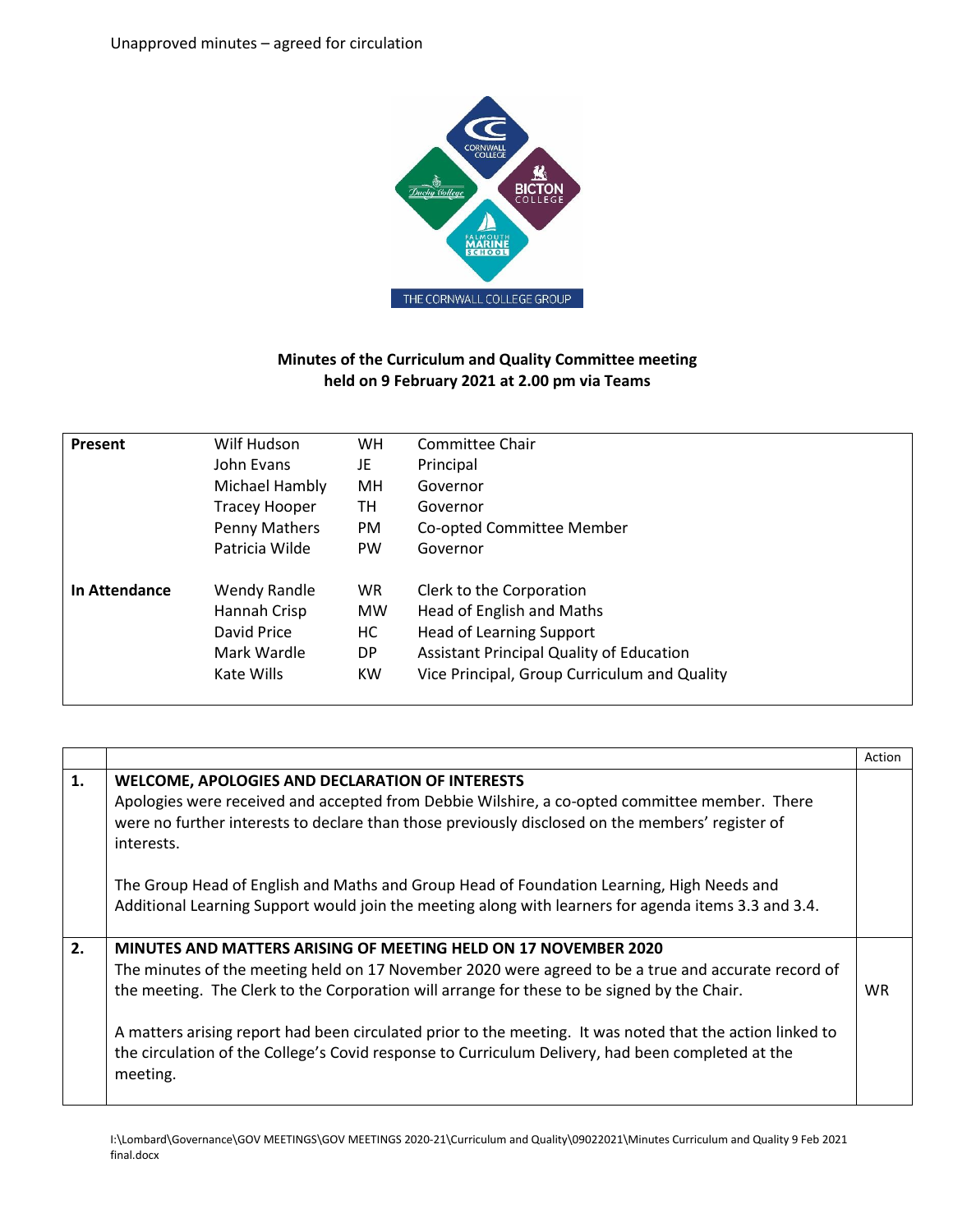| $\mathbf{3}$ | <b>ITEMS FOR INFORMATION/ DISCUSSION</b>                                                                  |           |
|--------------|-----------------------------------------------------------------------------------------------------------|-----------|
| 3.1          | <b>Beyond the Boardroom (BTB)</b>                                                                         |           |
|              | The Committee considered the BTB initiative which would enable the Board to engage with staff and         |           |
|              | students, and triangulate the information received at Board. The Committee were keen to ensure the        |           |
|              | successful implementation of the initiative, agreeing a task and finish group to trial and review its     |           |
|              | implementation.                                                                                           |           |
|              |                                                                                                           |           |
| 3.2          | <b>PIAP and Deep Dive sessions</b>                                                                        |           |
|              | The notes of governance challenge from the PIAP Deep Dive sessions had been circulated prior to the       |           |
|              | meeting. The Committee reflected on the good level of governance challenge at these sessions and          |           |
|              | suggested continuing with the session format with a focus on the SAR and Operating Statement.             | KW/       |
|              |                                                                                                           | <b>WR</b> |
|              | The Committee agreed the need for a plan for fully exploring the SAR and Operating Statement but a        |           |
|              | suitable format need to be agreed.                                                                        |           |
|              |                                                                                                           |           |
| 3.3          | <b>High Needs</b>                                                                                         |           |
|              | The Committee received the position statement for High Needs circulated prior to the meeting and had      |           |
|              | invited High Needs learners and the Head of Learning Support to join the meeting to hear the learner      |           |
|              | voice.                                                                                                    |           |
|              |                                                                                                           |           |
|              | In response to Committee questions the learners stated that they regularly receive feedback on their      |           |
|              | progress and how they can make improvements, that they were always able to talk to College staff and      |           |
|              | that although they had not yet had any issues, when they had spoken with staff they had felt supported.   |           |
|              |                                                                                                           |           |
|              | The learners reflected positively on their programmes, the success of their lectures and the support for  |           |
|              | parent/ carers to support the learners.                                                                   |           |
|              |                                                                                                           |           |
|              | The learners were thanked for their contribution and they left the meeting. The Committee reflected       |           |
|              | that the learners who had joined the meeting understood the position of their learning and their next     |           |
|              | steps; the College now aims to achieve this for all learners. The Committee were pleased to hear that the |           |
|              | College were using good practice from Derby College.                                                      |           |
|              |                                                                                                           |           |
|              | In response to a Committee member question, there were no barriers to improvement that the                |           |
|              | Committee needed to be aware of.                                                                          |           |
|              |                                                                                                           |           |
| 3.4          | <b>English &amp; Maths</b>                                                                                |           |
|              | The Committee received the position statements for English and Maths circulated prior to the meeting      |           |
|              | and had invited learners and the Head of English and Maths to join the meeting.                           |           |
|              | In response to Committee member questions, learners commented that the smaller group structure            |           |
|              | resulted in them receiving targeted support through different techniques of teaching. Learners            |           |
|              |                                                                                                           |           |
|              | commented on the good relationships held with the teachers which have improved their confidence.          |           |
|              | One learner was on their fourth time studying Maths and noted impact of the one to one support they       |           |
|              | had received. Learners reflected on the consistency in teaching, the specialisms of teaching staff and    |           |
|              | how previous studies had been impacted due to supply teaching.                                            |           |
|              |                                                                                                           |           |
|              | In response to Committee member questions the learners were aware that all subject exams had been         |           |
|              | postponed from the beginning of March due to Covid but assumed that their exams would still go ahead      |           |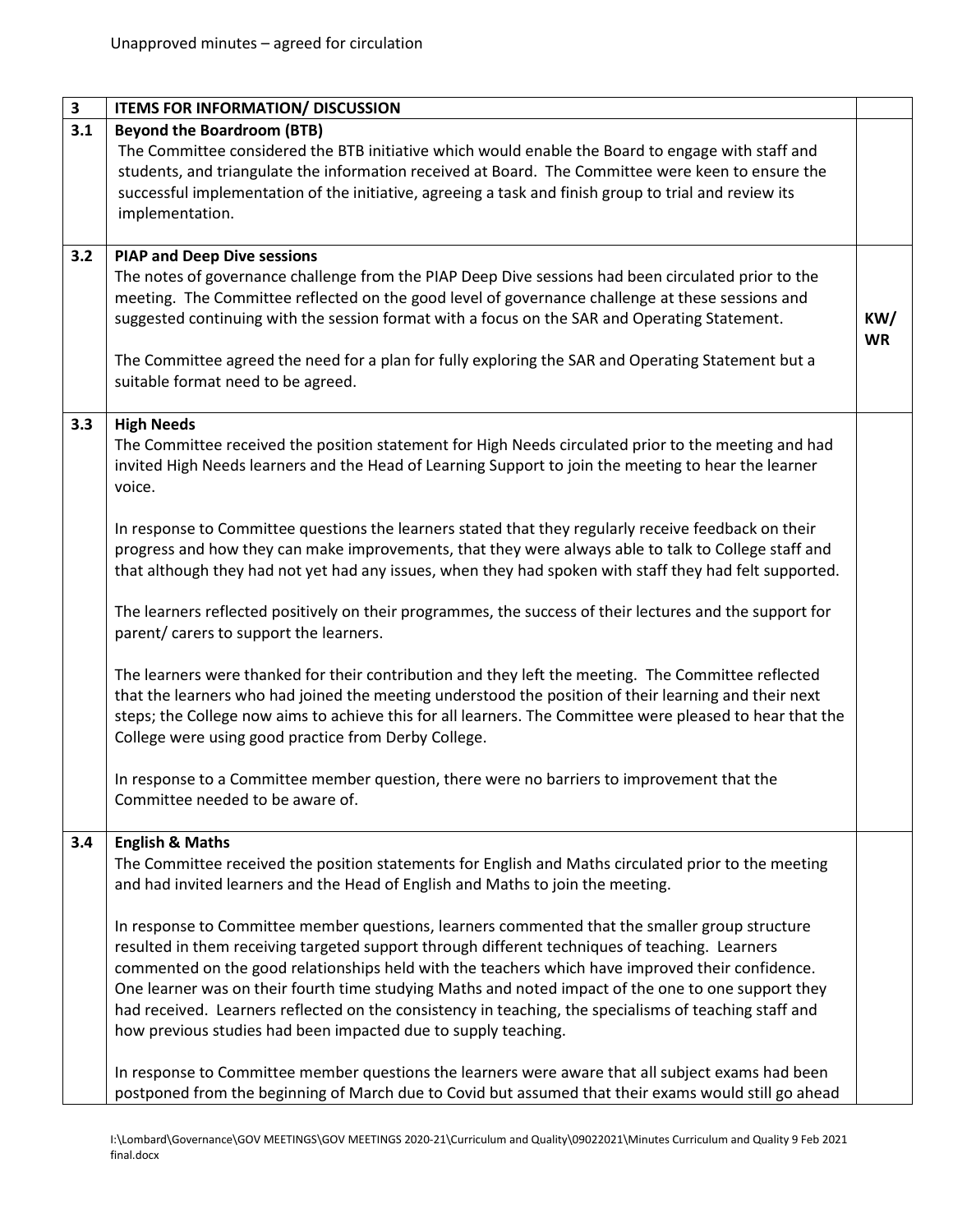|     | as planned. The Learners were aware of the emotional support and counselling support available to<br>them if needed.                                                                                                                                                                                                                                                                                   |    |
|-----|--------------------------------------------------------------------------------------------------------------------------------------------------------------------------------------------------------------------------------------------------------------------------------------------------------------------------------------------------------------------------------------------------------|----|
|     | The Committee spent some time trying to identify the reasons why students have progressed more now<br>than previously; the learners stated that the learning atmosphere was calmer and that they were able to<br>speak with teachers more easily due to smaller numbers.                                                                                                                               |    |
|     | The students were thanked for their time and they left the meeting. The Committee reflected on the<br>answers from learners and it was noted that the College now need to ensure practices are embedded,<br>with the impact of the course reviews noted.                                                                                                                                               |    |
|     | The Committee reflected on the College relationship with the home environment noting there was<br>further work required in supporting learner's home environment.                                                                                                                                                                                                                                      |    |
|     | The Assistant Principal Quality of Education joined the meeting to update the Committee on the position<br>in relation to teaching learning and assessment following the Lesson Observation Window which focused<br>on online learning.                                                                                                                                                                |    |
|     | Curriculum Area Managers (CAMS) plan to review the delivery of all online provision; initial outcomes<br>suggest the grading profile is a little stronger than in previous years and that the learner's online<br>experience is good.                                                                                                                                                                  |    |
|     | The Committee reflected on the impact of Covid on new ways of teaching and learning on both staff and<br>the learner.                                                                                                                                                                                                                                                                                  |    |
| 3.5 | Safeguarding and prevent position statement<br>The position statement had been circulated prior to the meeting. It was noted that there were no concerns<br>raised during the Ofsted monitoring inspection, noting that this area will be inspected in greater detail<br>during the full inspection. It was noted that the position statement will need to be embedded throughout<br>the organisation. |    |
|     | The Committee welcomed the report style, noting it was succinct.                                                                                                                                                                                                                                                                                                                                       |    |
| 3.6 | Equality, Diversity and Inclusion (E,D &I) report<br>The E,D&I report had been circulated prior to the meeting. It was noted that seventeen staff members<br>had stepped forward to join the new College E,D&I Committee which will meet in the spring term.                                                                                                                                           |    |
|     | A Committee membered noted that the Race Equality Forum was recently launched where it was noted<br>the College's engagement was noted; the Committee were keen to ensure the College did not lose this<br>link.                                                                                                                                                                                       |    |
| 3.7 | Apprenticeship Programme Review and Course Review dates                                                                                                                                                                                                                                                                                                                                                |    |
|     | The Committee were encouraged to attend the next reviews; details will be circulated once agreed. It<br>was noted that the Apprenticeship Lead Governor had recently attended an apprenticeship programme<br>review and they will complete a Beyond the Boardroom report.                                                                                                                              | TH |
| 3.8 | <b>Curriculum and Quality TEAMs channel</b>                                                                                                                                                                                                                                                                                                                                                            |    |